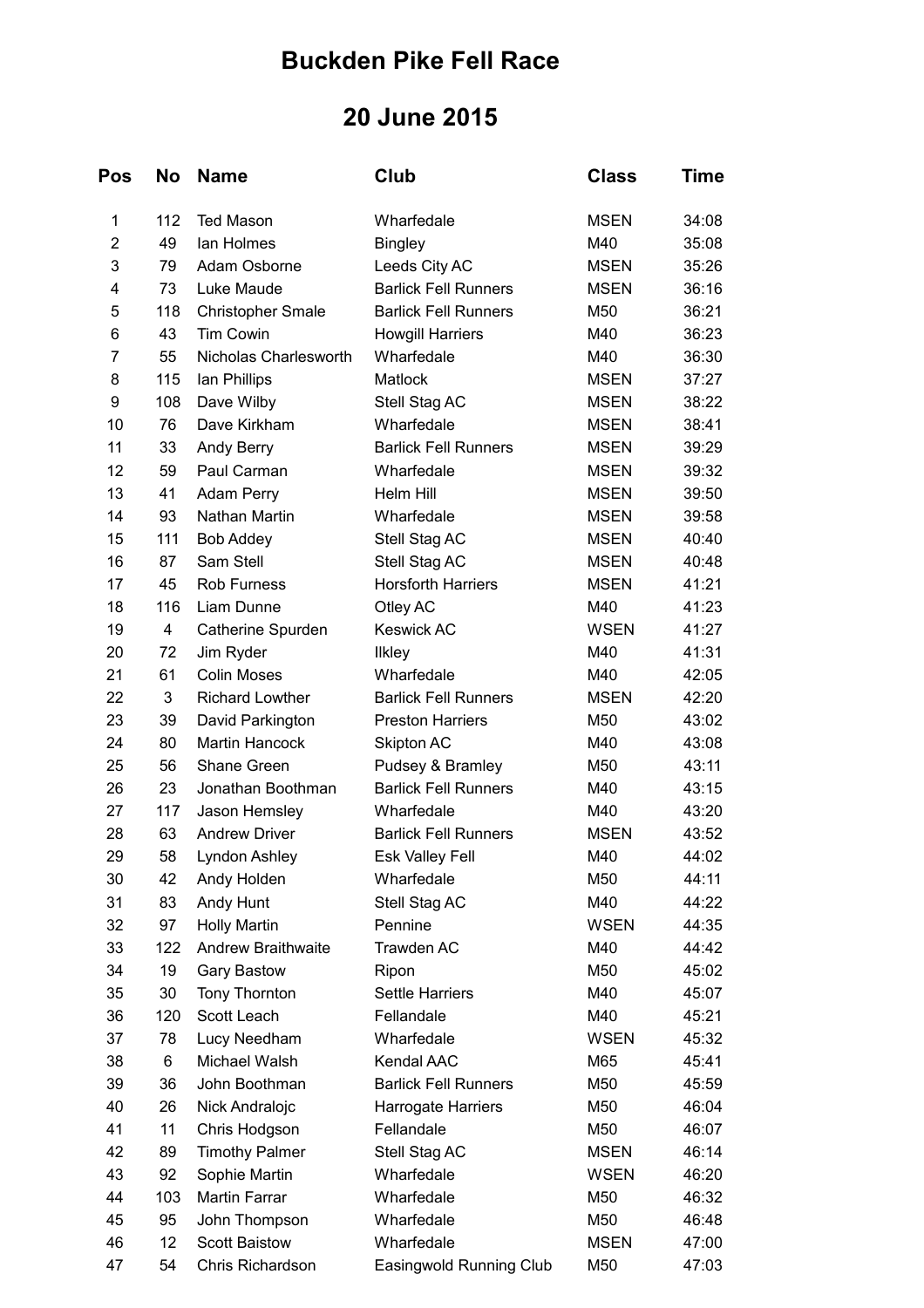| 48  | 94             | <b>Tony Shepherd</b>      | Wharfedale                      | M50             | 47:28 |
|-----|----------------|---------------------------|---------------------------------|-----------------|-------|
| 49  | 37             | Sean Clare                | Clayton-le-Moors                | M50             | 47:41 |
| 50  | 10             | Steven Soper              | UA                              | M40             | 48:02 |
| 51  | 74             | <b>Tim Done</b>           | Wharfedale                      | M50             | 48:11 |
| 52  | 17             | Peter Jackson             | <b>Barlick Fell Runners</b>     | M50             | 48:29 |
| 53  | 16             | Dave Halliday             | <b>Barlick Fell Runners</b>     | M40             | 48:32 |
| 54  | 57             | Jann Smith                | <b>Ilkley</b>                   | W40             | 48:36 |
| 55  | $\overline{2}$ | Norman Bush               | <b>Ilkley</b>                   | M70             | 48:44 |
| 56  | 109            | <b>Thod Gibson</b>        | Wharfedale                      | M50             | 48:45 |
| 57  | 53             | Harry Atkinson            | <b>Bingley</b>                  | M60             | 48:58 |
| 58  | 68             | Jen Hird                  | <b>Barlick Fell Runners</b>     | <b>WSEN</b>     | 49:00 |
| 59  | 70             | Simon Harris              | <b>Nidd Valley Road Runners</b> | M40             | 49:01 |
| 60  | 22             | <b>Edward Lisney</b>      | <b>Beverley AC</b>              | <b>MSEN</b>     | 49:10 |
| 61  | 84             | Paul Scurrah              | Stell Stag AC                   | <b>MSEN</b>     | 49:29 |
| 62  | 75             | Jean Powell               | Wharfedale                      | W40             | 50:06 |
| 63  | 14             | Kevin Walker              | <b>UA</b>                       | M50             | 50:19 |
| 64  | 62             | Nicolas Kendall           | <b>Barlick Fell Runners</b>     | <b>MSEN</b>     | 50:41 |
| 65  | 65             | <b>Maurice Kelly</b>      | <b>Nidd Valley Road Runners</b> | M50             | 50:56 |
| 66  | 66             | <b>Christine Whitaker</b> | Wharfedale                      | W <sub>50</sub> | 51:15 |
| 67  | 20             | <b>Steve Smith</b>        | Esk Valley Fell                 | M60             | 51:20 |
| 68  | 1              | Rachel Lowther            | <b>Barlick Fell Runners</b>     | W40             | 51:37 |
| 69  | 9              | Adam Baird                | Ambleside AC                    | M40             | 51:54 |
| 70  | 67             | Mark Whitaker             | <b>Todmorden Harriers</b>       |                 | 52:01 |
|     |                |                           |                                 | M50             |       |
| 71  | 121            | Stephen Milner            | Wharfedale                      | M50             | 52:33 |
| 72  | 21             | Dan Simmons               | Harrogate Harriers              | M50             | 52:41 |
| 73  | 101            | Mark Taylor               | Clayton-le-Moors                | <b>MSEN</b>     | 52:52 |
| 74  | 46             | <b>Caroline Pollard</b>   | Wharfedale                      | W <sub>50</sub> | 53:17 |
| 75  | 102            | <b>Rick Moore</b>         | Clayton-le-Moors                | M50             | 53:19 |
| 76  | 91             | <b>Steve Forster</b>      | <b>FRA</b>                      | M40             | 53:20 |
| 77  | 44             | Mick Leddy                | <b>Howgill Harriers</b>         | M50             | 53:21 |
| 78  | 32             | Jamie Partovi             | <b>Ilkley</b>                   | <b>MSEN</b>     | 53:22 |
| 79  | 48             | Alan Davidson             | Nidd Valley Road Runners        | M50             | 53:30 |
| 80  | 123            | Jeremy Field              | Fellandale                      | M40             | 53:36 |
| 81  | 29             | Jim Harbridge             | <b>Beverley AC</b>              | M40             | 53:54 |
| 82  | 27             | Andrew Graham             | Trawden AC                      | M40             | 53:59 |
| 83  | 100            | <b>Richard James</b>      | Stell Stag AC                   | <b>MSEN</b>     | 54:04 |
| 84  | 110            | Ed Ingham                 | Stell Stag AC                   | M40             | 54:05 |
| 85  | 88             | Damian Jackman            | Stell Stag AC                   | <b>MSEN</b>     | 55:03 |
| 86  | 119            | Rob Myers                 | <b>Baildon Runners</b>          | M50             | 55:07 |
| 87  | 105            | Peter Dugdale             | Clayton-le-Moors                | M50             | 55:18 |
| 88  | 77             | Katherine Kirkham         | Wharfedale                      | <b>WSEN</b>     | 55:20 |
| 89  | 15             | <b>Lindsay Buck</b>       | <b>Cumberland Fell Runners</b>  | W50             | 55:27 |
| 90  | 69             | Phil Robinson             | <b>Nidd Valley Road Runners</b> | M50             | 55:36 |
| 91  | 107            | Andrew Dugdale            | Clayton-le-Moors                | M50             | 55:37 |
| 92  | 113            | Adam Mason                | <b>UA</b>                       | <b>MSEN</b>     | 55:39 |
| 93  | 106            | lan Harmer                | Esk Valley Fell                 | M60             | 56:07 |
| 94  | 71             | Emma David                | <b>Nidd Valley Road Runners</b> | <b>WSEN</b>     | 56:14 |
| 95  | 38             | Denise Tunstall           | Durham Fell Runners             | W <sub>50</sub> | 56:25 |
| 96  | 5              | Colin Woolford            | Clayton-le-Moors                | <b>MSEN</b>     | 56:31 |
| 97  | 81             | Paul Elcock               | UA                              | M40             | 56:44 |
| 98  | 34             | <b>Colin Smith</b>        | Trawden AC                      | M50             | 57:19 |
| 99  | 24             | Jack Ingham               | <b>Barlick Fell Runners</b>     | <b>MSEN</b>     | 57:24 |
| 100 | 64             | Mark David                | Nidd Valley Road Runners        | M50             | 57:31 |
| 101 | 40             | <b>Graham Breeze</b>      | Wharfedale                      | M70             | 58:01 |